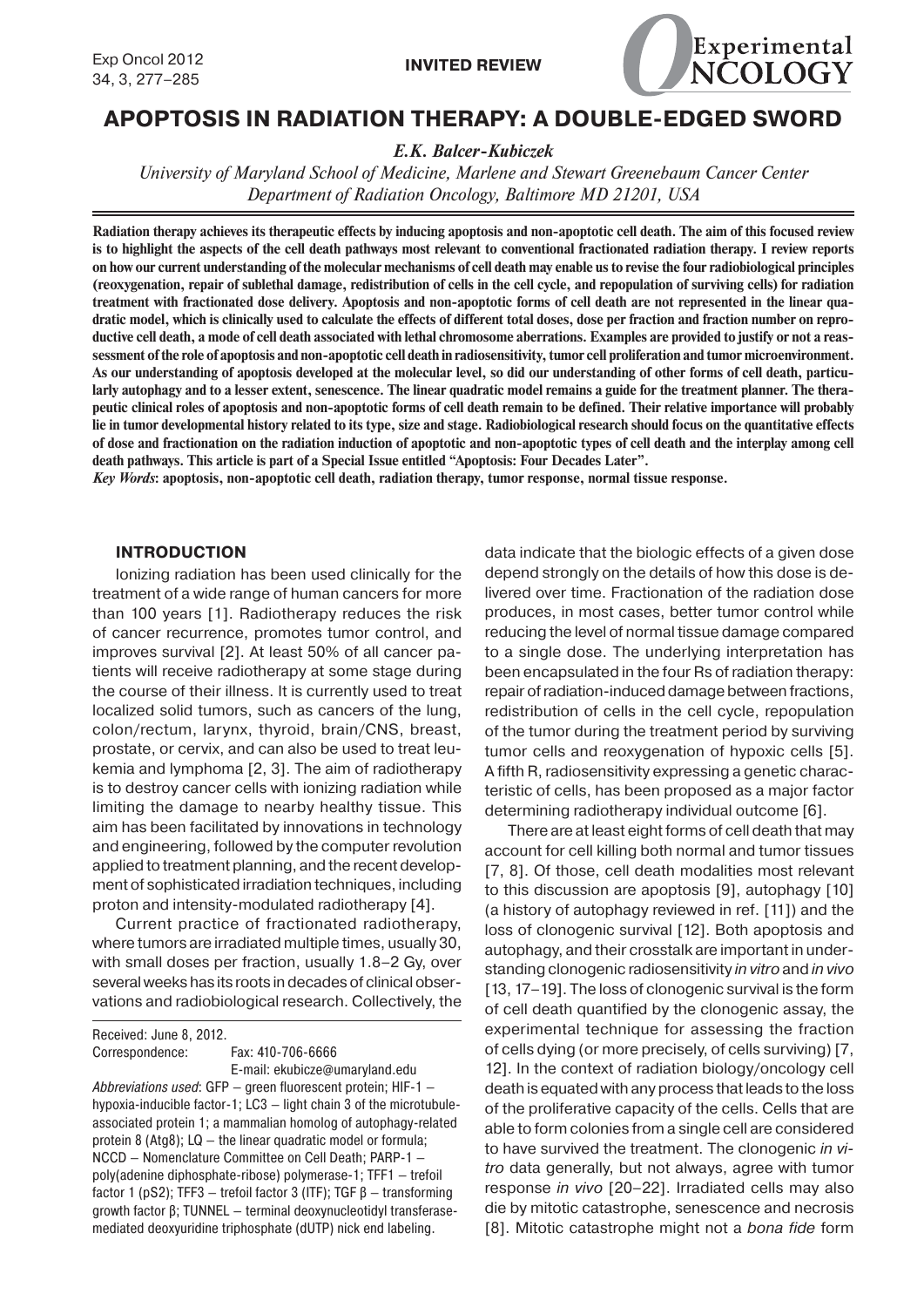of cell death, because cells that experience mitotic catastrophe eventually die by apoptosis or senesce [8, 23]. Senescent cells are considered to be dead reproductively and usually not contributing to radiation response. There is a renewed interest in stress-induced senescence because of a possible relationship between autophagy and senescence in treated tumor cells and the involvement of these two death modalities in tumor dormancy and disease recurrence [24] (reviewed in ref. [25]). In contrast to off-target effects of diffused cytotoxins, radiation-induced "bystander death" is an unclassified and poorly understood type of cell death, perhaps relevant to risk estimation at low radiation dose levels but not effects of typical therapeutic dose levels [26].

Prior reviews dating back more than two decades have addressed the role of apoptosis in determining radiation response [13, 14, 27–31]. The purpose of this review is present a few examples from currently active research with tumors and tumor cells of primarily non-hematological origin that justify a reassessment of the role of apoptosis and non-apoptotic cell death in radiation sensitivity, tumor cell proliferation and tumor microenvironment.

## **RADIATION SURVIVAL CURVES AND MECHANISMS OF CELL DEATH**

Cell death following irradiation is the stochastic effect or "chance effect" which a consequence of the random, statistical nature of damage. Thus, the magnitude of an effect is independent of dose, but the probability of an effect increases with dose. This stochastic nature of cell killing is easily inferred from the shape of survival curves, that is, plots of the logarithm of the percentage of surviving (clonogenic) cells as a function of the dose [12]. The initial portion of survival curve in the low (therapeutic) dose range (<3–4 Gy) can be conveniently described by the linear-quadratic (LQ) formula, which enables radiation biologists and treatment planners to calculate cell killing by different total doses, size of dose fraction, dose rate and fraction number [32].

Implicit in the LQ formula is the assumption that radiation produces two different types of damage: non-repairable damage described by the linear component ( $\sim$  dose) and repairable damage described by the quadratic component ( $\sim$  dose<sup>2</sup>). Non-repairable damage is synonymous with intrinsic radiosensitivity, because the linear component is invariant with respect to dose delivery variables, such as dose rate or fractionation, but modifiable by genetic background. Well-known examples of genes involved in genetic control of intrinsic radiosensitivity are genes involved in cell-cycle progression and DNA repair (http://sciencepark.mdanderson.org/ labs/wood/dna).

There have been attempts in the 1990s to correlate the incidence of apoptosis with clonogenic cell survival and to factor apoptosis in the LQ formula [14, 15, 27– 31]. Several authors proposed that radiation-induced apoptosis contributes only to the linear component of the LQ formula, that is, to intrinsic radiosensitivity of a cell [33–37]. This was primarily based on observations that dose response curves for both apoptosis incidence and non-repairable damage are a linear function of the dose and that apoptosis incidence is independent of how the dose was distributed in time.

It has been now recognized that the above-mentioned direct correlation between sensitivity to the induction of apoptosis and loss of clonogenicity exists only in a limited number of tissues, including thymocytes, spermatogonia, hair-follicle cells, stem cells of the small intestine and bone marrow, and tissues in developing embryos as well tumors arising from these tissues [35, 36, 38–43]. In contrast, other studies with solid tumor models *in vitro* and *in vivo* generally failed to find an association between sensitivity to apoptosis and sensitivity to therapeutic agents including ionizing radiation. For results underlying this conclusion in experimental settings, see refs. [13–15, 27, 28]. Similar results were obtained in clinical settings. The majority of studies found no or negative association between high apoptosis incidence and survival and/or recurrence in cervical, bladder and head and neck patients treated with radiotherapy [44] (and references therein). In addition, a retrospective study of 2739 colorectal cancer patients treated with chemo- and radiotherapy showed no association between apoptosis resistance and treatment failure. However, high apoptosis in a subset of rectal patients correlated less recurrences and/or survival [45] (and references therein).

There have been several explanations of experimental and clinical results described above. As proposed by Brown and colleagues [30, 44], the time period over which apoptosis occurs following irradiation could be different in different cell types. Cells such as thymocytes, lymphocytes, lymphoblasts and stem cells undergo apoptosis shortly after treatment (peaking usually at 3–4 h post-irradiation) and prior to the first division after treatment (also termed an "interphase cell death") [35, 38].In these cells apoptosis incidence generally correlates with clonogenic cell killing. In contrast, this early apoptosis does not occur in epithelial cells and tumors of epithelial or mesenchymal origin. In these cells, apoptosis occurs much later and subsequent to mitosis (also termed a "postmitotic cell death") [28–31, 34, 39]. Late apoptosis does not correlate with clonogenic cell killing and usually does not occur at therapeutic dose levels (<3–4 Gy).

Although the genetic mechanisms of X-ray action on cells were far from understood in the early days of radiation research, scientists realized that the clonogenic assay might not take into account all the consequences of irradiation. For example, they noted that the number of cells in the colonies produced by surviving cells depends on the dose they received: the larger dose, the larger proportion of small colonies that frequently include morphologically-altered cells such as giant and senescent cells [12, 46–53]. Hurwitz and Tolmach [50] and Thompson and Suit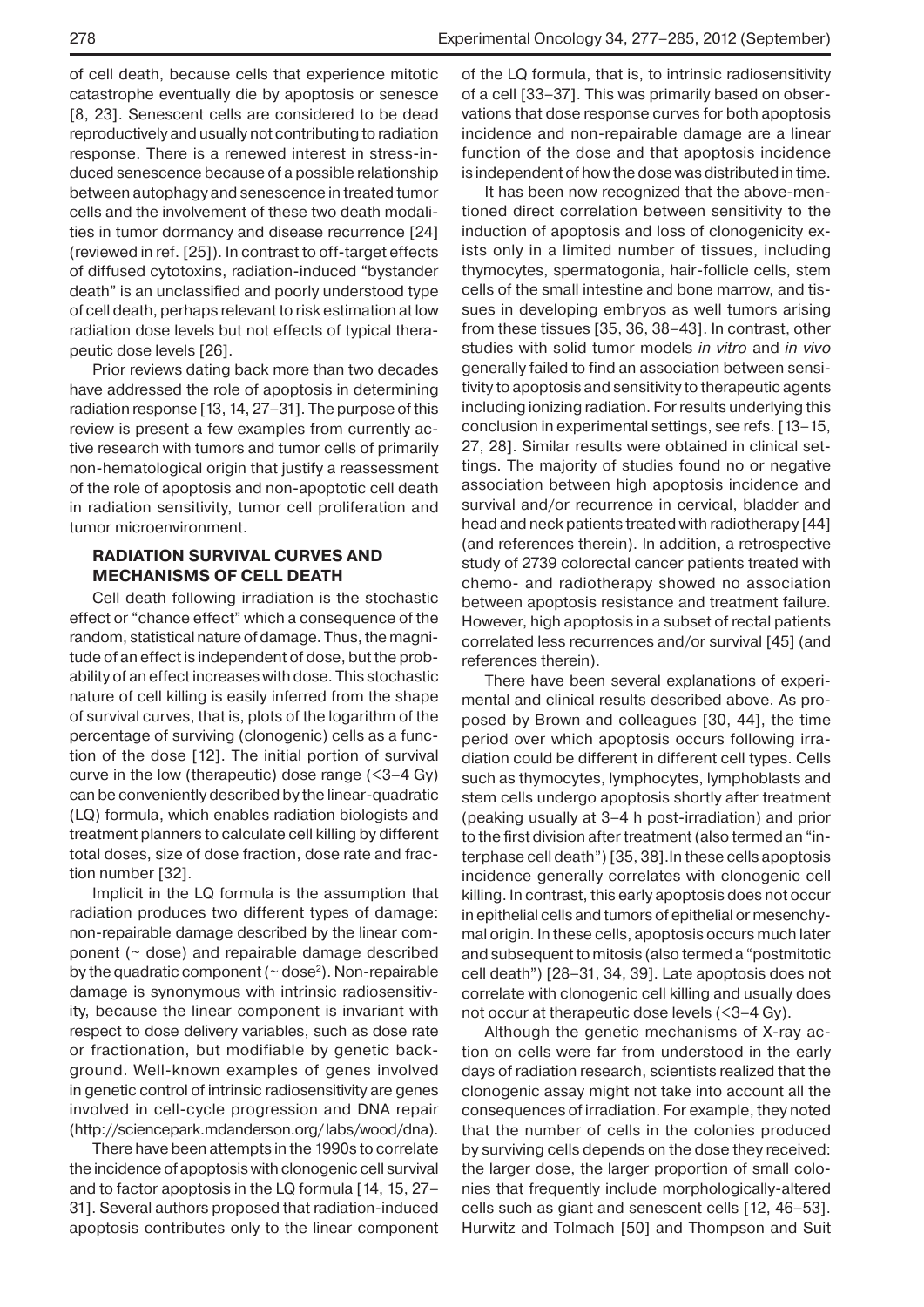[51] investigated the fate of irradiated cells of different origins using simple imaging tools available in the 1960s. By this approach, they were able to record the division history of specific, initially single cells; that is, whether they divided between observations, produced morphologically normal or altered daughter cells, or disappeared (following their detaching from the substratum). These observations furnished evidence that even "killed" cells can carry out a limited number of divisions and that the average number of divisions of which non-surviving cells are capable before the onset of death varies with a dose and cell type. The elimination of "killed" cells from the colony was attributed to lysis of detached and rounded cells. It is now known that detachment from a solid substrate is one of early morphological features of apoptosis and that apoptotic cells are typically engulfed by surrounding cells, and therefore disappear. The anchorage-dependent mode of cell death by apoptosis induced by abnormal detachment from the extracellular matrix is termed anoikis (from a Greek word meaning "homelessness") [7, 8]. A well-designed study of early and late death processes in irradiated cells [15] and real-time imaging studies in the late 1990s using advanced imaging technologies have refined and extended results on fate of irradiated cells [54–56].

# **REPOPULATION AND MECHANISMS OF CELL DEATH**

Repopulation of tumors, during and after radiation treatment, is considered one of the main reasons for the failure of conventional fractionated radiation therapy, because tumor cell division between fractions may in part compensate for the cell death produced by each fraction [57–60]. The cell population kinetics have been studied experimentally in several animal models as well as be retrospectively by analyzing clinical data [57, 61–63 (reviewed in ref. [58]). It is important to present examples of results from these studies in order to place current research in the proper context. Denekamp [63] and Withers *et al.* [57] showed that tumor repopulation is not evident at the beginning of the treatment and that the process becomes clinically apparent 3–5 weeks after the start of the treatment. This implies that for treatment times shorter than 3–5 weeks tumor proliferation had little effect. Following the lag phase, accelerated repopulation takes place; the term "accelerated repopulation" describes more rapid multiplication surviving clonogens after irradiation than before [57, 61–64]. For treatments longer than 5 weeks, the effect of repopulation is eguivalent to a loss of tumor radiation dose of 0.6–1.3 Gy/day [57, 63, 64].

Although accepted as a process, the mechanisms behind accelerated repopulation and its onset are topics still debated in the literature. One of the possible mechanisms responsible for tumor repopulation is accelerated cancer stem cell division [65, 66]. The cancer stem cell hypothesis proposed that a subset of tumor cells is able to maintain and propagate tumor

[67–70]. The term "tumor stem cells" was first used by Makino in 1959 [67] to describe rare tumor cells that are more resistant to chemotherapy than the bulk of tumor cells. The current view is that cancer stem cells originate either from malignant transformation of a normal somatic stem cell or a progenitor (nonstem) cell [65, 66, 68–70]. The possibility of interconversion of tumor stem and non-stem cells and what are key factors in influencing this plasticity are a matter of debate [66, 69–73]. Mechanisms of accelerated repopulation based on the cancer stem cell hypothesis have been proposed by Dörr [74] and more recently revisited by Marcu *et al.* [75] and Pajonk *et al.* [66]. The latter study suggested that radiation damage might recruit quiescent cancer stem cells into the proliferating pool [66]. Other likely mechanisms, named by Dörr [74] "the three As of repopulation", include acceleration of stem cell division, abortive division and asymmetrical loss in stem cell division. Accelerated stem cell division implies a treatment-induced shortening of the cancer stem cell cycle time. Marcu *et al*. [75] modeled post-irradiation accelerated repopulation assuming different cell cycle durations. The authors concluded that accelerated cancer stem cell division is the least likely mechanism responsible for tumor repopulation because it would require a shortening of the cancer stem cell cycle to about 1 h, which is biologically implausible. The third hypothetical mechanism, the loss of asymmetrical division (resulting in two stem cells, instead of one stem and one differentiated cell) remains untested.

An alternative mechanism of tumor repopulation considers non-stem, senescent tumor cells [24, 25, 76]. Cellular senescence could be activated as a part of an adaptive stress response [24, 76–78]. Recent studies demonstrated that the pro-survival function of autophagy (protective autophagy) is required for the efficient execution of the stress-induced senescence program [78–80]. Accordingly, protective autophagy helps stressed tumor cell survive in a setting of increased metabolic demands, mitigate damage and promote recovery of normal functions; alternatively, autophagy helps achieve cellular remodeling associated with senescence by degradation of specific cellular components [78, 81]. Independent regulation of apoptosis and autophagy observed in some cellular settings; in this scenario, inhibiting one death pathway results in activating expressing the other pathway [11, 16, 17]. Crosstalk between the two death pathways was also reported; under this alternative scenario, apoptosis depends on prior autophagy [79, 80]. Gewirtz [25] described a model whereby the functional consequences of protective autophagy and senescence depend on the nature and quantity of the cellular damage. When the damage is extensive such as following a large single dose of radiation (e.g. 20 Gy), autophagy and senescence might be insufficient to maintain cells in a protective state and the majority of irradiated cells die. In contrast, when irradiation is delivered over time, such as during fractionated therapy (typically 6 weeks),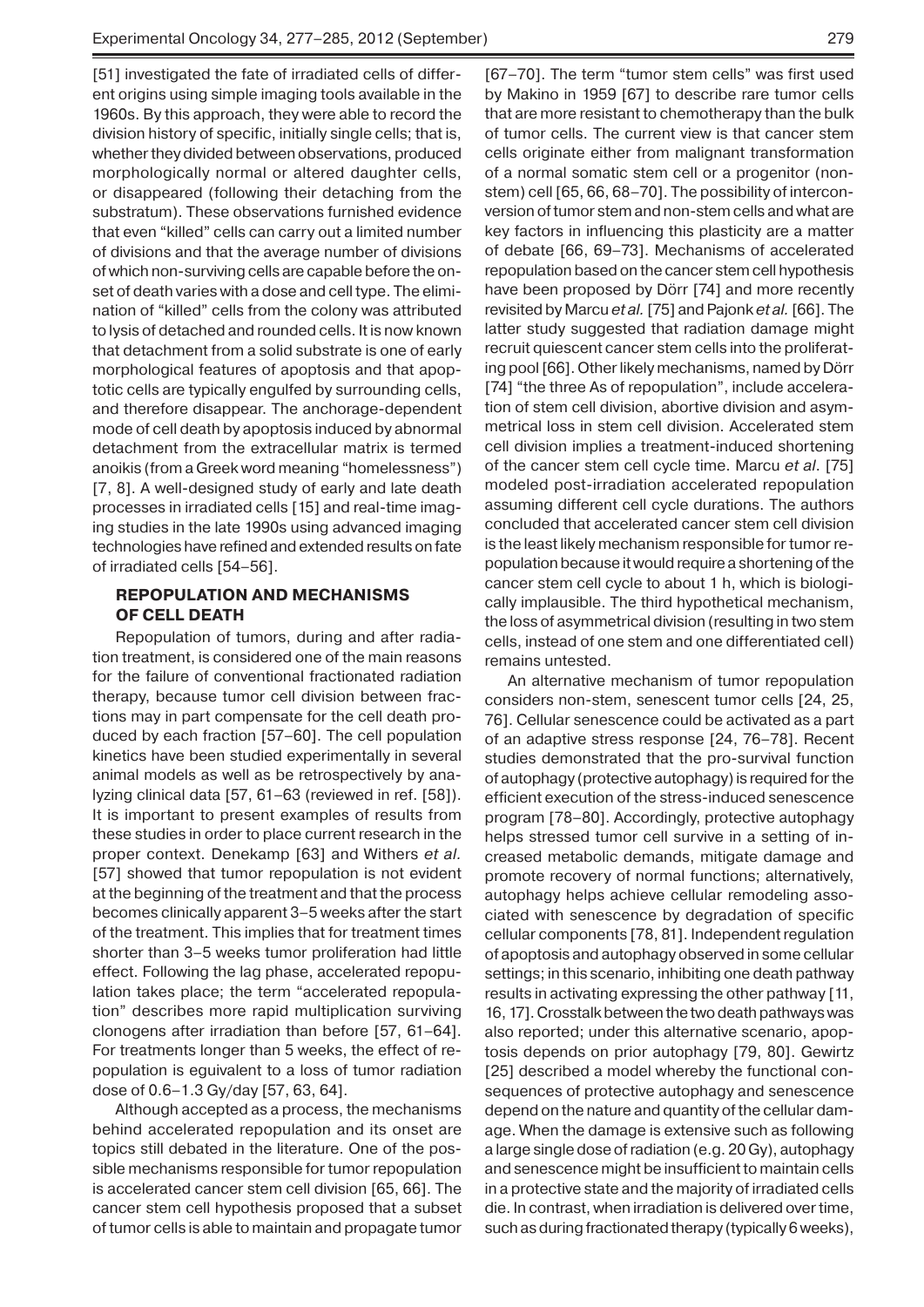the cells experience progressive but moderate radiation damage after each fraction (about 2 Gy). There are several reports showing that during intra-fraction intervals (typically 24 h), cells are not able to repair completely DNA damage before the application of the next radiation dose induces new DNA damage [13, 15, 82–84]. In two studies [82, 83], accumulation of DNA double strand breaks did not trigger apoptosis *in vivo* and *in vitro* and diverted a fraction of cells into cell cycle exit [82]. The authors hypothesized that a growth arrest phenotype may precede senescence [82].

From the standpoint of radiation therapy concerns, a limitation of the studies by Řezáčová *et al.* [82] and Rűbe *et al.* [83] are that the only times points examined were during fractionated irradiation (up to 5 d in both studies). In contrast, Li *et al.* [85] studied DNA damage over an extended period of up to 21 d post-irradiation; the authors showed two distinct phases of DNA double-strand break induction, an acute phase peaking at 3–5 h during first 24-h post X-irradiation, and a postacute phase lasting peaking at 5 d during 1–21 d post X-irradiation. In addition, they reported activation of both apoptotic and non-apoptotic pathways in survivors during the second wave of DNA double-strand break induction [85]. These results are consistent with observations from several laboratories [13–17, 22, 23, 41, 46, 47, 51–53], collectively termed "lethal sectoring" [86], which describes the induction of protective and death subroutines in individual survivors. There is no direct evidence that the impairment of autophagy facilitates escape from senescence and reentry of cells to the cell cycle [25]. However, it must be noted that the detailed analysis of patterns of growth of irradiated experimental tumors led Frindel *et al.* [62] to suggest that a proportion of cells exhibiting a growth arrest phenotype "*are in a reversible state and can be stimulated to re-enter division*".

An alternative model has been proposed by Meyn and colleagues [87]. The authors evaluated single dose- and fractionation protocols in experimental tumors and showed that compared to a single dose, fractionated radiation is a more efficient inducer of apoptosis; in fact, a proportion of apoptotic cells was directly correlated with the number of fraction and inversely correlated with tumor growth rates in each radiation protocol. In addition, the authors concluded that the balance between apoptotic death and cell division of survivors after each dose fraction might result in the lag period before the onset of repopulation.

A provocative study by Huang and colleagues [88] provided yet another mechanism of tumor repopulation. They reported that under radiation therapy, dying cells in the tumor mass support the proliferation of other live tumor cells. This work demonstrated that the activation of a key player in apoptotic cell death, caspase-3, in damaged cells is responsible for synthesis and efflux of prostaglandin  $E_2$ . How prostaglandin  $E<sub>2</sub>$  stimulate the growth of tumor cells is controversial, because as recently noted both extracellular and intracellular prostaglandin  $E_2$  participates in a receptoror Bax-mediated apoptotic death, respectively [89]. Connell and Weichselbaum [90] and Lauber *et al.* [91] critically addressed the relevance of work by Huang *et al.* [88] to radiation therapy. Just to highlight one point, Huang *et al.* used one or two large X-ray doses (6–12 Gy) in their experiments [88]. These doses are in the range of doses only used in specialized radiation procedures (for example, proton therapy or stereotactic body radiotherapy) that employ 1–5 fractions delivered over a short period, at most 2 weeks [92]. Because compensatory repopulation starts 3–4 weeks after initiation of radiation therapy, repopulation is not a factor in such types of radiation treatment. In addition, it has been shown that apoptosis-inducing drugs (for example, taxanes or PARP-inhibitors) given prior to radiation therapy significantly reduce tumor growth and volume, compared to radiation therapy alone [23, 93, 94], whereas the opposite effect would be expected based on the study by Huang *et al.* [88].

## **MICROENVIRONMENT AND MECHANISMS OF CELL DEATH**

A solid tumor is a complex system composed of a mass of proliferating tumor cells, a blood vessel network, lymphatic vessels, and a variety of nontumor cells and molecules all of which contribute to the local microenvironment. The importance of the tumor-specific milieu was recognized more than 120 years ago by Paget who described the concept of "seed and soil" to explain site-specific metastatic dissemination [95]; he concluded that "*although the best work in pathology of cancer is done by those who are studying the nature of the seed*" (cancer cell), the "*observations of the properties of the soil" (optimal milieu for tumor growth) "may also be useful*" [95]. It has been recognized for more than 40 years that interactions between the tumor cell and components of its microenvironment shape and determine the malignancy phenotype. However, how this complex and intertwined tumor system responds to radiation therapy is still poorly understood.

The underlying differences between the physiology of normal and tumor tissues stem from the tumor vasculature [96]. Structurally, tumor vessels are often dilated and leaky. A heterogeneous zonal variability of blood supply within a tumor correlates spatially with metabolic activity and oxygen supply [97]. It has been recently proposed that the tumor vasculature can arise from proliferation of endothelial cells from local, pre-existing vessels (angiogenesis) or by colonization of circulating endothelial and other specific pro-angiogenic cells, mainly myeloid bone marrowderived cells (vasculogenesis) [98]. Which of the two mechanisms prevails in radiation therapy is a topic still debated in the literature [65, 66, 96–98]. While a more comprehensive discussion of mechanisms of tumor vascularization in naпve and radiation treated tumors is outside the scope of this review, it needs to be mentioned that Kozin *et al.* [99] recently reviewed singledose effects (12–50 Gy) on a population of endothelial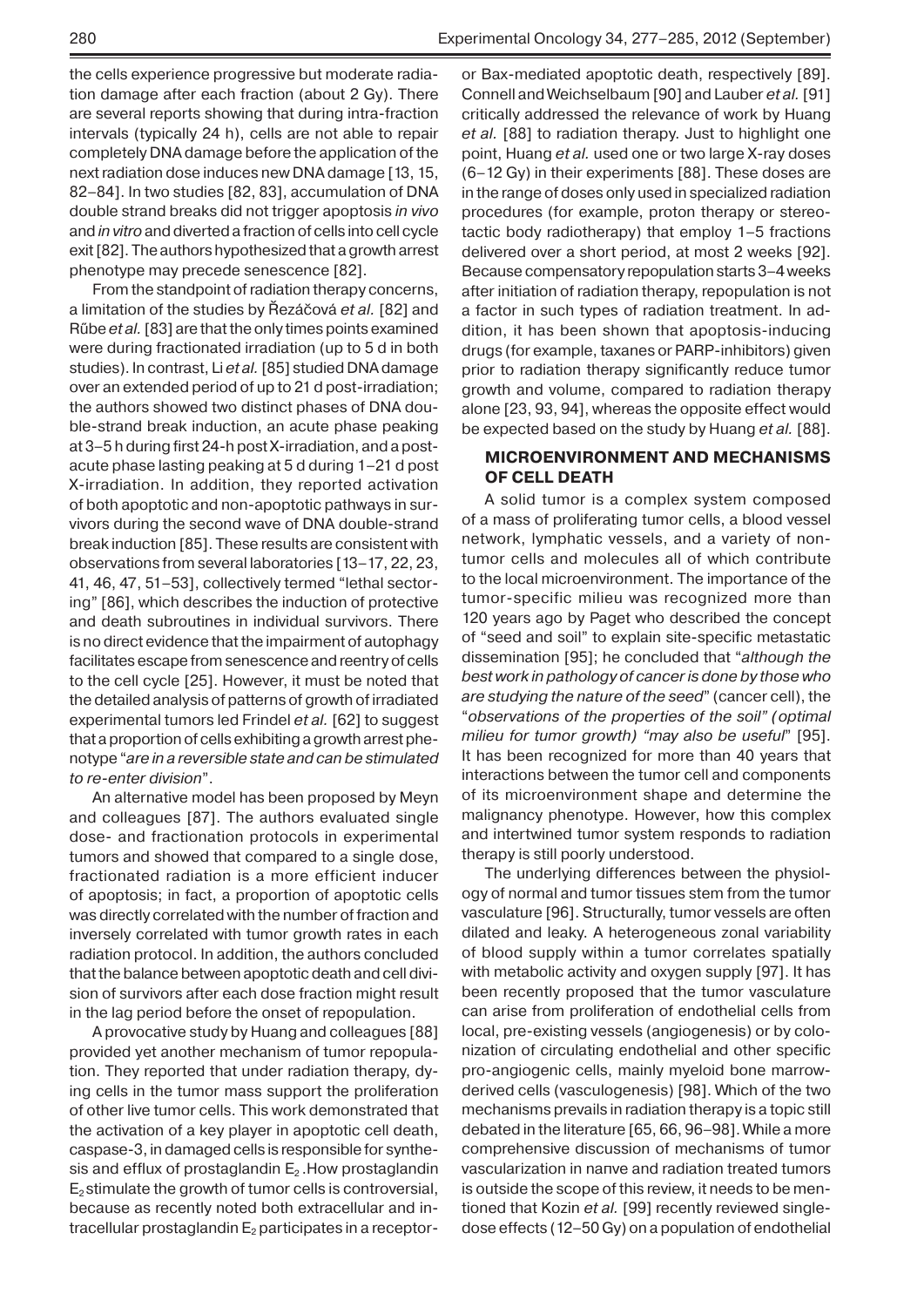cells and blood perfusion in preclinical models [99]; the authors concluded that a body of experimental evidence supports endothelial cell-based angiogenesis rather than an alternative mechanism of vasculogenesis proposed by Kioi *et al.* [98].

One group of investigators proposed that the response of tumors to irradiation is affected by the sensitivity of tumor endothelial cells [100, 101]. Garcia-Barros *et al.* reported that the tumor-associated endothelial cells undergo massive and rapid ceramidemediated apoptosis within few hours after irradiation leading to indirect tumor cell death. There is no independent confirmation of these results, as noted by Kozin *et al.* [99]. Indeed, numerous other studies reported negligible radiation effects on vessel structure and function during a few weeks post-irradiation (see Table I in ref. [99] and references therein). Ogawa *et al.* [102] attributed findings of Garcia-Barros *et al.* to unusual tumor-host relationships in the tumor model they used in [100, 101]. However, note that because of the short experimental time frame, apoptosis of tumor cells that would have occurred at later time points cannot be ruled out. As discussed, apoptosis is not a major contributor of long-term tumor response postirradiation. An obvious alternative mechanism, not considered by Garcia-Barros *et al.* [100, 101], is direct tumor cell killing by radiation; this can be assessed using the conventional *in vivo* clonogenic assay.

One of consequences of disorganized architecture of tumor vessels is a heterogeneous variation of oxygen within the cell mass ranging from and hypoxic (<0.5% to 1.5%  $O_2$ ) to normoxic (>1.5%  $O_2$ ) with median values much lower than normal. The histological studies of human bronchial carcinoma by Thomlinson and Gray were among the first to provide a mechanism for spatially heterogeneous distribution of oxygen concentration in tumors [103]. They postulated that because of their rapid growth, tumor cells are progressively pushed away from vessels beyond the effective diffusion distance (of about 150 μm) thus become hypoxic and eventually necrotic. With minor refinements, this basic mechanism has been validated in cancers of other organs, including the ovary, esophagus, and head and neck [104]. Glucose and nutrient distributions are thought to follow similar patterns to that of oxygen. Consequently, the viable regions of tumor are characterized by variability of oxygen and glucose content in space. In addition, the efficient efflux of hydrogen ions from tumor cells combined with inefficient buffering capacity of tumor interstitial fluid generates extracellular acidosis.

Hypoxia is detrimental to successful radiation therapy because hypoxic cells are typically 2.5 to 3 times radioresistant than normoxic cells (as measured by the clonogenic assay) [104]. Hypoxia is detrimental to chemotherapy because anticancer drugs might not reach the target cells distant from blood vessels [105] and because hypoxia up-regulates genes involved in multidrug resistance [106]. Finally, hypoxia compromises curability by cancer surgery, because the

low oxygen environment promotes survival of tumor cells with a more aggressive phenotype, including diminished pro-death mechanisms (for example, apoptosis), enhanced pro-survival mechanisms (for example, switching aerobic to anaerobic energy production or activating protective autophagy and/ or senescence) [104–106]. Finally, hypoxia results in a limited response to the presence of cancer cells by the immune system. Thus, hypoxia in solid tumors has a negative impact on the ability of current cancer treatment modalities to control solid tumors.

Landmark studies in the early 1990s demonstrated the operation of a specific oxygen-sensing process controlled by hypoxia-inducible factor-1 (HIF-1) in tumor cells [107]. As a transcription factor, HIF-1 upregulates more than more than 100 genes coding proteins essential for glucose and iron metabolism, mobility, proliferation, cell survival, immune surveillance, angiogenesis and drug resistance [107]. Together, the consequences of HIF-1 are directed toward maintaining energy production and survival of the tumor in a hostile microenvironment.

Modulation of radiation-induced death pathways by factors associated with the tumor microenvironment (hypoxia, energy depletion and acidosis) is far from completely understood. Several lines of evidence indicate that apoptosis and autophagy co-exist in tumor cells and can be activated as independent pathways, but they are also interconnected processes. For example, both irradiation and hypoxia up-regulate autophagic death and inhibit apoptotic death. However, contributions of these processes to the overall survival depend on the relative magnitude of cellular stresses as well as the cellular context [108–110].

Finally, there is increasing evidence that radiotherapy leads to significant alterations in the tumor microenvironment through the induction of soluble signals (including regulatory proteins, growth factors, cytokines and chemokines) [111, 112].The most significant among them are survival-regulatory proteins including epidermal growth factor [112], pro-inflammatory cytokines [113], fibroblastic growth factor [114], transforming growth factors α (TGF-α) and β (TGF-β) [79] and trefoil factors 1 (TFF1 and 3 (TFF3) [115]. Unlike fibroblast growth factor, and epithelial growth factors and TGF-α , which are early radiation-induced events, activation of TGF-β in tumor cells is a biphasic event with the second wave of the induction beginning 1 d post-irradiation and persisting for up 2–3 d post-irradiation [116]; the late induction phase may be associated the irradiation-induced oxidative stress [111]. The late extracellular induction of TGF-β has a tissue-wide, broad spectrum of cellular consequences including growth arrest, differentiation, migration, invasion, angiogenesis, evasion of the immune system, and apoptosis [117]. In addition, the TGF-β induction in fractionated radiation may lead to *de novo* interactions between microenvironmental factors and tumor cells, and between different microenvironment factors with each dose delivery, thus per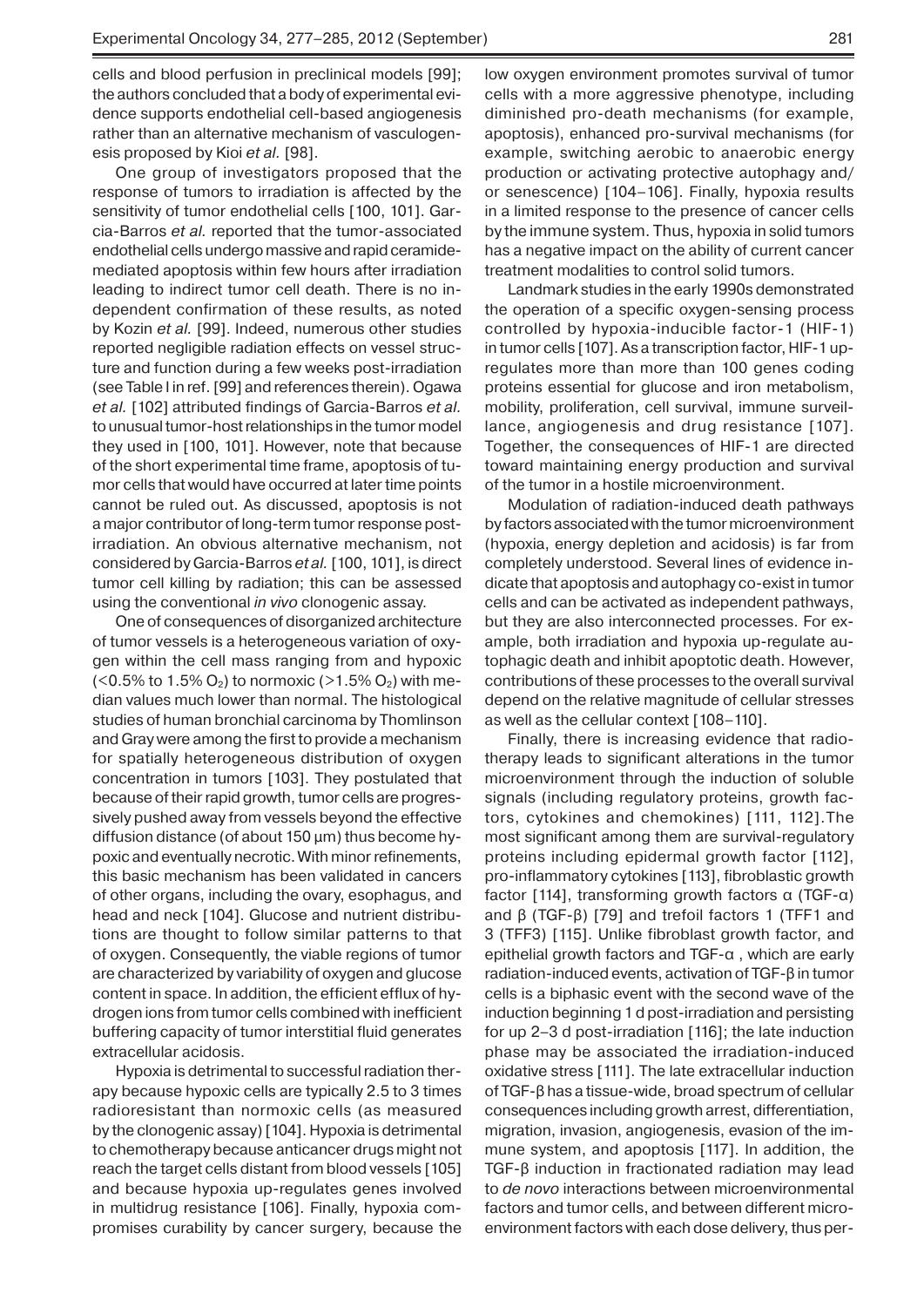petuating its bioactivity during radiation therapy [111]. Trefoil factors, TFF1 and TFF3, represent a distinct class of tumor suppressor genes, whose downstream functions in irradiated cells remain yet to be elucidated. However, recent studies shed some light on the nature of the cellular and molecular events targeted by TFF signaling [118–122]. Together, these results indicate that the secreted TFF1 and TFF3 proteins have antiapoptotic, anti-inflammatory and, paradoxically, antiproliferative effects on the tumor and its microenvironment. Whether and to what degree, the action of TFF proteins might counterbalance the effects of growth factors and other soluble proteins remains unknown. However, clinical relevance of TFF1 and TFF3 to radiation therapy can be established based on two effects. First, both genes are activated in a p53-independent fashion [123]; p53 is the most frequently mutated gene in human cancers [124]. Secondly, both genes display the unique coordinate, delayed and persistent expression pattern in irradiated cells [115, 121, 123]. Thus, trefoil factors might exert long-lasting protective effects on normal tissues outside the radiation treatment volume; examples include the salivary gland, heart, lung, colon, small intestine and prostate, because these normal tissues are unavoidably irradiated in the course radiotherapy of head and neck, breast, lung and prostate cancers.

#### **CONCLUDING THOUGHTS**

Despite the enormous importance of the discovery of molecularly controlled death pathways, the contribution of apoptosis, autophagy and senescence to radiation induced cell death as measured long-term in solid tumors (by clonogenic assays *in vitro* and *in vivo*) remains unclear.

One reason might be the frequent use of the apoptosis-necrosis paradigm or, more recently, the autophagy-senescence-necrosis paradigm to describe total cell killing death following irradiation. As noted in this review and previously by others (notably by Steel [27], Brown and Attardi [30]) most of such studies assessed radiation apoptotic and non-apoptotic effects at an early fixed time after a single large dose (usually  $\sim$ 10 Gy). Thus, future radiobiological research should focus on the quantitative (rather than qualitative) effects of dose, fractionation and time on the induction of apoptotic and non-apoptotic types of cell death. At present, the published data are too fragmentary even to conclude whether or not there is a dose threshold for the induction of different modes of cell death.

The second observation is the often-imprecise and confusing classification of cell death in the literature. For example, the term "apoptosis" is frequently misapplied in the context of cell death by radiation. The Nomenclature Committee on Cell Death (NCCD) published the guidelines in 2008 and 2012 on the use of cell death terminology [7, 8], but those are usually not followed [125]. The NCCD reports emphasized the importance of the biochemical features rather than the commonplace reliance on morphological features. As discussed by Bucur *et al.* [125], the same techniques used to detect apoptosis can also detect necrosis (examples include microscopic observations of DNA fragmentation, TUNEL and Annexin V staining). Popular autophagy detection methods that rely on solely the redistribution of GFP-LC3 fusion proteins into vesicular structures are not considered sufficient for diagnosis [8].

Thirdly, because of tumor heterogeneity in a single patient and phenotypic variations among patients undergoing radiation therapy for the same clinically defined disease, it would be important to assess whether and how the different death types within the tumor (and among patients) might evolve in the course of treatment. Radiation affects multiple facets of tumor cell physiology. Consequently, it could be expected that different cell death mechanisms are not mutually exclusive but rather operate in side-by-side or, conversely, overlap albeit to a variable degree and several characteristics might be displayed at the same time and most likely in a dose-dependent manner. The crosstalk between pro-survival and pro-death pathways and the activation of yet unknown backup pathways add to the complexity of how the cell eventually dies.

### **ACKNOWLEDGMENT**

I thank my colleagues, Dr. George H. Harrison and Dr. Juong Rhee, in the Department of Radiation Oncology, University of Maryland School of Medicine for reading the manuscript and providing valuable comments.

#### **REFERENCES**

**1.** Bernier J, Hall EJ, Giaccia A. Radiation oncology: a century of achievements. Nat Rev Cancer 2004; **4**: 737–47.

**2.** Lawrence TS, Ten Haken RK, Giaccia A. Principals of Radiation Oncology. In: DeVita VT, Lawrence TS, Rosenberg SA, eds. Cancer Principals and Practice of Oncology, 8th ed. Philadelphia: Lippincott Williams and Wilkins, 2008.

**3.** Tobias JS. Risk management and radiotherapy for cancer. Clin Risk 1992; **6**: 13–6.

**4.** Balcer-Kubiczek EK. Radiation Oncology. In: M Schwab, ed. Encyclopedia of Cancer, 4th ed. Heidelberg: Springer-Verlag, 2011.

**5.** Withers HR. The four R's of radiotherapy. Adv Radiat Biol 1975; **5**: 241–7.

**6.** Steel GG, McMillan TJ, Peacock JH. The 5Rs of radiobiology. Int J Radiat Biol 1989; **56**: 1045–8.

**7.** Kroemer G, Galluzzi L, Vandenabeele P, *et al*. Classification of cell death: Recommendations on the Nomenclature Committee on Cell Death 2009. Cell Death Differ 2009; **16**: 3–11.

**8.** Galluzzi L, Vitale I, Abrams JM, *et al*. Molecular definition of cell death subroutines: Recommendations on the Nomenclature Committee on Cell Death 2012. Cell Death Differ 2012; **19**: 107–20.

**9.** Kerr JF, Wylie AH, Currie AR. Apoptosis: a basic biological phenomenon with wide-ranging implications in tissue kinetics. Br J Cancer 1972; **28**: 239–57.

**10.** de Duve C, Wattiaux R. Functions of lysosomes. Annu Rev Physiol 1966; **28**: 435–92.

**11.** Klionsky DJ. Autophagy: from phenomenology to molecular understanding in less than a decade. Nat Rev Mol Cell Biol 2007; **8**: 931–7.

**12.** Puck TT, Marcus P. Action of X-rays on mammalian cells. J Exp Med 1956; **103**: 653–6.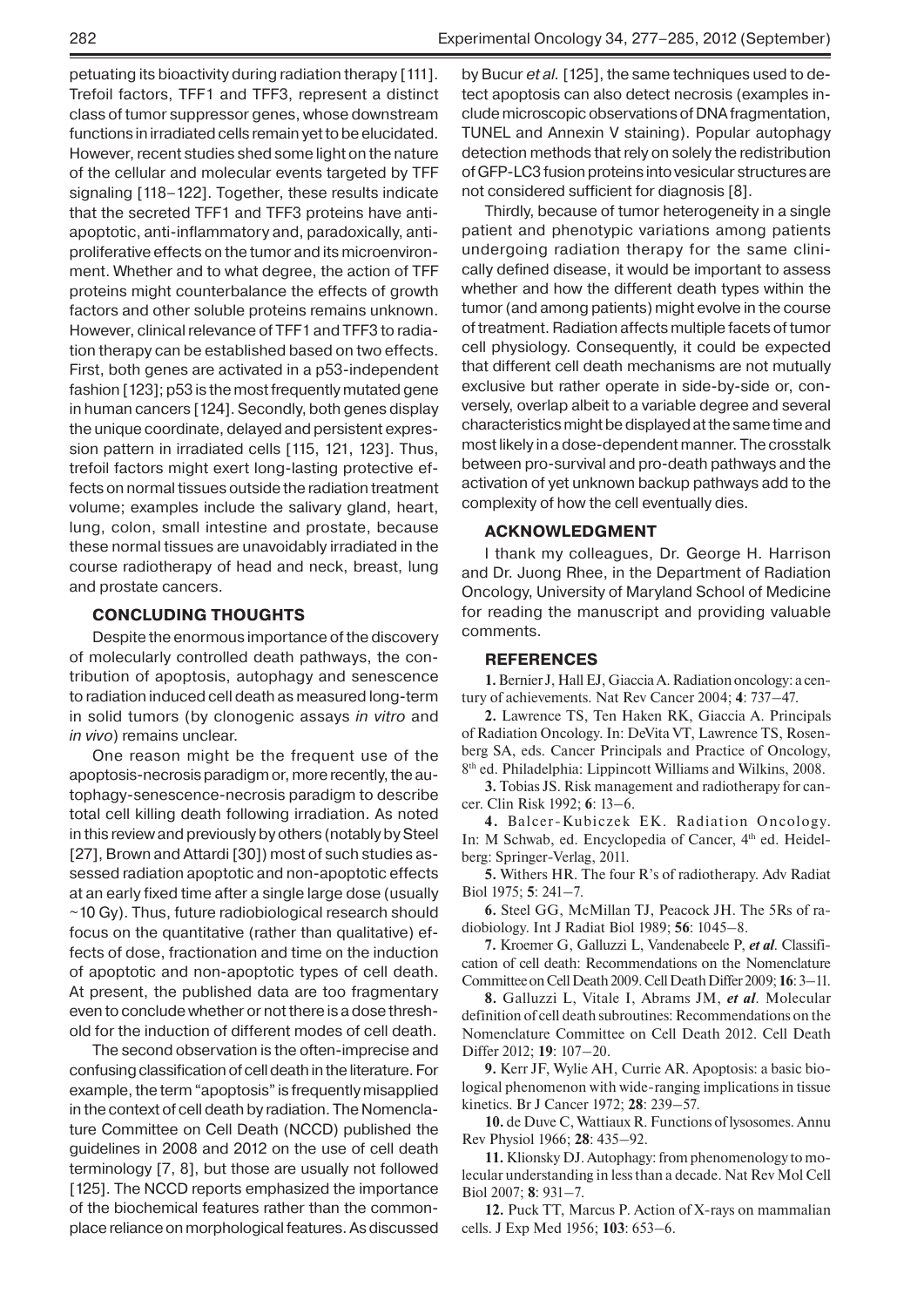**13.** Dunne AL, Price ME, Mothersill C, *et al*. Relationship between clonogenic radiosensitivity, radiation-induced apoptosis and DNA damage/repair in human colon cancer cells. Br J Cancer 2003; **89**: 2277–83.

**14.** Held KD. Radiation-induced apoptosis and its relationship to loss of clonogenic survival. Apoptosis 1997; **2**: 265–82.

**15.** Williams JR, Zhang YG, Zhou HM, *et al*. Genotypedependent radiosensitivity: Clonogenic survival, apoptosis and cell-cycle distribution. Int J Radiat Biol 2008; **84**: 151–64.

**16.** Apel A, Herr I, Schwarz H, *et al*. Blocked autophagy sensitizes carcinoma cells to radiation therapy. Cancer Res 2008; **68**: 1485–94.

**17.** Gerwitz DA, Hilliker ML, Wilson EN. Promotion of autophagy as a mechanism for radiosensitization of breast cancer cells. Radiother Oncol 2009; **92**: 323–8.

**18.** Lemasters JJ, Nieminen AL, Qian T, *et al*. The mitochondrial permeability transition in cell death: a common mechanism in necrosis, apoptosis and autophagy. Biochim Biophys Acta 1998; **1366**: 177–96.

**19.** Long JS, Ryan KM. New frontiers in promoting tumor cell death: targeting apoptosis, necroptosis and autophagy. Oncogene 2012 [Epub ahead of print].

**20.** Hewitt HB, Wilson CW. A survival curve for mammalian leukeamia cells irradiated *in vivo* (implications for the treatment of mouse leukeamia by whole body irradiation). Br J Cancer 1969; **13**: 373–91.

**21.** Withers HR. The dose-survival relationship for irradiation of epithelial cells of mouse skin. Br J Radiol 1967; **40**: 187–94.

**22.** Waldman T, Zhang Y, Dillehay L, *et al*. Cell cycle arrest versus cell death in cancer therapy. Nat Med 1997; **3**: 1034–6.

**23.** Balcer-Kubiczek EK, Attarpour M, Jiang J, *et al*. Cytotoxicity of docetaxel (Taxotere®) used as a single agent and combination with radiation in human gastric, cervical and pancreatic cancer cells. Chemother 2006; **52**: 231–40.

**24.** Uhr JW, Pantel K. Controversies in clinical cancer dormancy. PNAS 2011; **108**: 12396–400.

**25.** Gawirtz DA. Autophagy, senescence and tumor dormancy in cancer therapy. Autophagy 2009; **5**: 1232–4.

**26.** Mothersill C, Seymour CB. Radiation-induced bystander effects — implication for cancer. Nat Rev Cancer 2004; **4**: 158–64.

**27.** Steel GG. The case against apoptosis. Acta Oncol 2001; **40**: 968–75.

**28.** Brown JM, Wouters BG. Apoptosis, p53, and tumor sensitivity to anticancer agents. Cancer Res 1999; **59**: 1391–9.

**29.** Verheij M, Bartelink H. Radiation-induced apoptosis. Cell Tissue Res 2000; **301**: 133–42.

**30.** Brown JM, Attardi LD. The role of apoptosis in cancer development and treatment response. Nat Rev Cancer 2001; **5**: 231–7.

**31.** Dewey WC, Ling CC, Meyn RE. Radiation-induced apoptosis: Relevance to radiotherapy. Int J Radiat Oncol Biol Phys 1995; **33**: 781–96.

**32.** Fowler JF. The linear-quadratic formula and progress in fractionated radiotherapy. Br J Radiol 1989; **62**: 679–94.

**33.** Ling CC, Chen CH, Lin WX. Apoptosis induced at different dose rates: implication for the shoulder region of cell survival curves. Radiother Oncol 1994; **32**: 129–36.

**34.** Abend M, Rhein A, Gilbertz KP, *et al*. Correlation of micronucleus and apoptosis assays with reproductive cell death. Int J Radiat Biol 1995; **67**: 315–26.

**35.** Olive PL, Frazer G, Banath JP. Radiation-induced apoptosis measured in the TK6 human B lymphoblast cells using the comet assay. Radiat Res 1993; **136**: 130–6.

**36.** Hendry JH, Potten CS, Chadwick C, *et al*. Cell death (apoptosis) in the mouse small intestine after low doses: effects of low dose rate, 14.7 MeV neutrons and 600 MeV (maximum energy) neutrons. Int J Radiat Biol 1982; **42**: 611–20.

**37.** Ling CC, Chen H, Fuks Z. An equation for the dose response of radiation-induced apoptosis: possible incorporation with the LQ model. Radiother Oncol 1994; **33**: 17–22.

**38.** Lowe SW, Schmidt EM, Smith SW, *et al*. p53 is required for radiation-induced apoptosis in mouse thymocytes. Nature 1993; **362**: 647–9.

**39.** Potten CS, Grant HK. The relationship between ionizing radiation-induced apoptosis and stem cells in the small and large intestine. Br J Cancer 1998; **78**: 993–1003.

**40.** Komarova EA, Chernov MV, Franks R, *et al*. Transgenic mice with p53-responsive lacZ: p53 activity varies dramatically during normal development and determines radiation and drug sensitivity *in vivo*. EMBO J 1997; **16**: 1391–400.

**41.** Song S, Lambert PF. Different responses of epidermal and hair follicular cells to radiation correlates with distinct patterns of p53 and p21 induction Am J Pathol 1999; **155**: 1121–7.

**42.** Potten CS. What is an apoptotic index measuring? A commentary. Br J Cancer 1996; **74**: 1743–8.

**43.** Baumann M, Krause M, Hill R. Exploring the role of cancer stem cells in radioresistance. Nat Rev Cancer 2008; **8**: 545–54.

**44.** Brown M, Wilson G. Apoptosis genes and resistance to cancer therapy. What do the experimental and clinical data tell us? Cancer Biol Ther 2003; **2**: 477–90.

**45.** de Bruin EC, Medema JP. Apoptosis and non-apoptotic deaths in cancer development and treatment response. Cancer Treatment Rev 2008; **34**: 737–49.

**46.** Tolmach LJ. Growth patterns of X-irradiated HeLa cells. Ann NY Acad Sci 1961; **95**: 743–57.

**47.** Elkind MM, Han A, Voltz KW. Radiation response of mammalian cells grown in culture. IV. Dose dependence of division delay and postirradiation growth of surviving and non-surviving Chinese hamster cells. J Natl Cancer Inst 1963; **30**: 705–21.

**48.** Dewey WC, Humphrey RM, Cork A. Comparison of cell-multiplication and colony-formation as criterion for radiation damage in cells growth *in vitro*. Int J Radiat Biol 1963; **6**: 463–71.

**49.** Michalowski A. A critical appraisal of clonogenic survival assays in the evaluation of radiation damage of normal tissue. Radiother Oncol 1984; **1**: 241–6.

**50.** Tolmach LJ, Marcus PJ. Development of X-ray induced HeLa giant cells. Exp Cell Res 1960; **20**: 350–60.

**51.** Hurwitz C, Tolmach LJ. Time lapse cinematographic studies of X-irradiated HeLa S3 cells. I. Cell progression and cell disintegration. Biophys J 1969; **9**: 607–33.

**52.** Thompson LH, Suit HD. Proliferation kinetics of X-irradiated mouse L cells studied with time-lapse photography. Int J Radiat Biol 1969; **15**: 347–62.

**53.** Balcer-Kubiczek EK, Yin J, Harrison GH, *et al*. p53 mutational status and survival of human breast cancer MCF-7 cell variants after exposure to X rays and neutrons. Radiat Res 1995; **142**: 256–62.

**54.** Vidair CA, Chen CH, Ling CC, *et al*. Apoptosis induced by X-irradiation of REC-myc cells is postmitotic and not predicted by the time after irradiation or behavior of sister cells. Cancer Res 1996; **56**: 4116–8.

**55.** Forrester HB, Vidair CA, Albright N, *et al*. Utilizing computerized video-time lapse for quantifying cell death of x-irradiated rat embryo cells transfected with c-myc or c-Ha-ras. Cancer Res 1999; **59**: 931–9.

**56.** Endlich B, Radford IR, Forrester BH, *et al*. Computerized video time-lapse microscopy studies of ionizing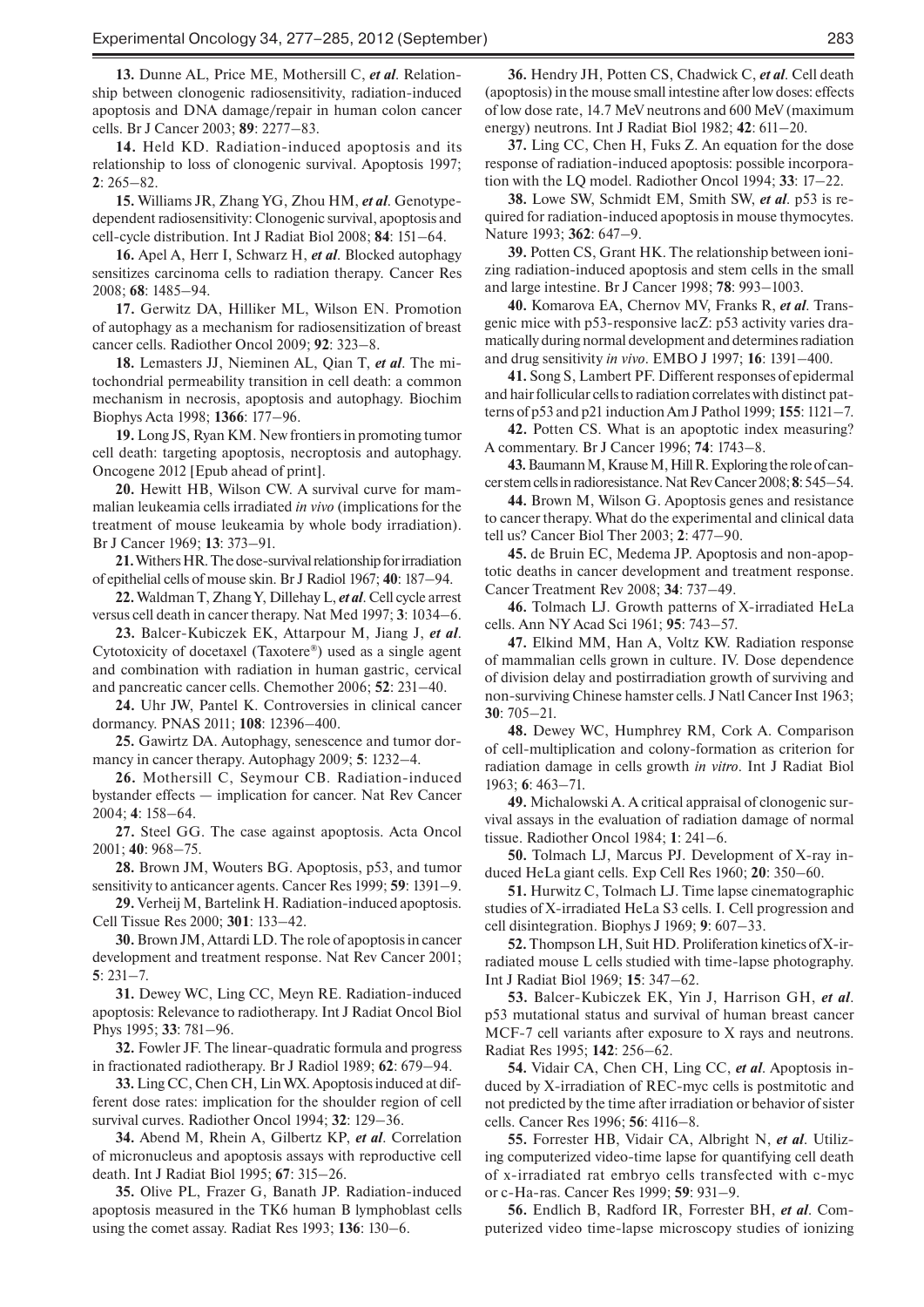radiaton-induced rapid-interphase and mitosis-related apoptosis in lymphoid cells. Radiat Res 2000; **153**: 36–48.

**57.** Withers HR, Taylor JM, Maciejewski B. The hazard of accelerated tumour clonogen repopulation during radiotherapy. Acta Oncol1988; **27**: 131–46.

**58.** Kim JJ, Tannock JF. Repopulation of cancer cells during therapy: an important cause of treatment failure. Nat Rev Cancer 2005; **5**: 516–25.

**59.** Kupelian P. Radiotherapy: Effect of treatment interruption in prostate cancer. Nat Rev Clin Ocol 2009; **6**: 312–3.

**60.** Bese NS, Sut PA, Ober A. The effect of treatment interruptions in the postoperative irradiation of breast cancer. Oncology 2005; **69**: 214–23.

**61.** Malaise E, Tubiana M. Croissance des cellules d'un fibrosarcome experimental irradié chez la souris C3H. Compt Rend Acad Sci 1966; **263**: 292–5.

**62.** Frindel E, Malaise EP, Alpen E, *et al*. Kinetics of cell proliferation of an experimental tumor. Cancer Res 1967; **27**: 1122–31.

**63.** Denekamp J. Changes in the rate of repopulation during multifraction irradiation of mouse skin. Br J Radiol 1973; **46**: 381–7.

**64.** Roberts SA, Hendry JH. The delay before onset of accelerated tumor cell repopulation during radiotherapy: a direct maximum-likelihood analysis of a collection of worldwide tumour-control data. Radiother Oncol 1993; **29**: 69–74.

**65.** Baumann M, Krause M, Hill R. Exploring the role of cancer stem in radioresistance. Nat Rev Cancer 2008; **8**: 545–54.

**66.** Pajonk F, Vlashi E, McBride WH. Radiation resistance of cancer stem cells: the 4 Rs of radiobiology revisited. Stem Cells 2010; **28**: 639–48.

**67.** Makino S. The role of tumor stem-cells in re-growth of the tumor following drastic applications. Acta Unio Int Contra Cancrum 1959; **15** (suppl 1): 196–8.

**68.** Reya T, Morrison SJ, Clarke MF, *et al*. Stem cells, cancer, and cancer stem cells. Nature 2001; **414**: 105–11.

**69.** Mimeault M, Hauke R, Mehta PP, *et al*. Recent advances in cancer stem/progenitor cell research: therapeutic implications for overcoming resistance to the most aggressive cancers. J Cell Mol Med 2007; **11**: 981–1011.

**70.** Moore N, Lyle S. Quiescent, slow cycling stem cell populations in cancer: a review of the evidence and discussion of significance. J Oncol 2011; **2011**: 396076.

**71.** Gupta PB, Chaffer CL, Weiberg RA. Cancer stem cells: mirage or reality. Nat Med 2009; **15**: 1010–2.

**72.** Kelly PN, Dakic A, Adams JM, *et al*. Tumor growth need not be driven by rare cancer stem cells. Science 2007; **317**: 337.

**73.** Tubiana M, Koscielny S. On clonogenic tumour cells and metastasis-forming cells. Nat Rev Cancer 2008; **8**: 990.

**74.** Dörr W. Three A's of repopulation during fractionated irradiation of squamous epithelia: asymmetry loss, acceleration of stem cell division and abortive divisions. Int J Radiat Biol 1977; **72**: 635–43.

**75.** Marcu L, Lyons AB, Bezak E, *et al*. The onset of tumour repopulation after radiotherapy in theoretical and *in vitro* models. Asian J Cancer 2004; **3**: 167–71.

**76.** Vessella RL, Pantel K, Mohla S. Tumor cell dormancy. An NCI workshop report. Cancer Biol Ther 2007; **6**: 1496–504.

**77.** Lu Z, Luo RZ, Lu Y, *et al*. The tumor suppressor gene ARHI regulates autophagy and tumor dormancy in human ovarian cancer cells. J Clin Invest 2008; **118**: 3917–29.

**78.** Young AR, Narita M, Ferreira M, *et al*. Autophagy mediates the mitotic senescence transition. Genes Dev 2009; **23**: 798–803.

**79.** Maiuri MC, Zalckvar E, Kimchi A, *et al*. Self-eating and self-killing: cross-talk between autophagy and apoptosis. Nat Rev Mol Cell Biol 2007; **8**: 741–52.

**80.** Vicencio JM, Galluzzi L, Tajeddine N, *et al*. Senescence, apoptosis or autophagy? When a damaged cell must decide its path — a mini review. Gerantology 2008; **54**: 92–9.

**81.** White E, Lowe SW. Eating to exit: autophagy enabled senescence revealed. Genes Dev 2009; **23**: 784–7.

**82.** Řezáčová M, Rudolfovă G, Tichy A, *et al.* Accumulation of DNA damage and cell death after fractionated irradiation. Radiat Res 2011; **175**: 708–18.

**83.** Rűbe CE, Fricke A, Wendorf J, *et al*. Accumulation of DNA double-strand breaks in normal tissues after fractionated irradiation. Int J Radiat Oncol Biol Phys 2010; **76**: 1206–13.

**84.** Takahashi M, Takakura K, Furusawa Y. Comparison of the kinetics of radiation induced apoptosis in DT40 cells irradiated with low and high doses of X rays. Radiat Res 2010; **173**: 645–50.

**85.** Li W, Li F, Huang Q, *et al*. Quantitative noninvasive imaging of radiation-induced DNA double-strand breaks *in vivo*. Cancer Res 2011; **71**: 4130–7.

**86.** Sasaki H. Lethal sectoring, genomic instability, and delayed division in HeLa S3 cells surviving alpha- or X-irradiation J Radiat Res (Tokyo) 2004; **45**: 497–508.

**87.** Meyn RE, Stephens LC, Hunter NR, *et al*. Reemergence of apoptotic cells between fractionated doses in irradiated murine tumors. Int J Radiat Oncol Biol Phys 1994; **30**: 619–24.

**88.** Huang Q, Li F, Liu X, *et al*. Caspase 3-mediated stimulation of tumor repopulation during cancer radiotherapy. Nat Med 2011; **17**: 860–6.

**89.** Lalier L, Pedelaborde F, Braud C, *et al*. Increase in intracellular  $PGE_2$  induces apoptosis in Bax-expressing colon cancer cell. BMC Cancer 2011; **11**: 153.

**90.** Connell PP, Weichselbaum RR. A downside to apoptosis in cancer therapy? Nat Med 2011; **17**: 780–2.

**91.** Lauber K, Munoz L, Berens C, *et al*. Apoptosis induction and tumor cell repopulation: The yin and yang of radiotherapy. Radiat Oncol 2011; **6**: 176.

**92.** Song CW, Park H, Griffin RJ. Radiobiology of stereotactic radiosurgery and stereotactic body radiation therapy. In: Levitt SH, Purdy JA, Perez CA, eds. Technical basis of radiation therapy: Practical clinical applications. Berlin Heidelberg: Springer-Verlag, 2012.

**93.** Milas L, Milas MM, Mason KA. Combination of taxanes with radiation: preclinical studies. Semin Radiat Oncol 1999; **9**: 12–26.

**94.** Rouleau M, Patel A, Hendzel MJ, *et al*. PARP inhibition: PARP1 and beyond. Nat Rev Cancer 2010; **10**: 293–301.

**95.** Paget S. The distribution of secondary growths in cancer of the breast. Lancet 1889; **1**: 521–73.

**96.** Goal S, Hon-Kit Wong A, Jain RK. Vascular normalization as a therapeutic strategy for malignant and nonmalignant disease. Cold Spring Harb Perspect Med 2012; **2**: a006486.

**97.** Jain RK. Normalization of tumor vasculature: An emerging concept in antiangiogenic therapy. Science 2005; **307**: 58–62.

**98.** Kioi M, Vogel H, Schultz G, *et al*. Inhibition of vasculogenesis, but not angiogenesis, prevents the recurrence of glioblastoma after irradiation in mice. J Clin Invest 2010; **130**: 694–705.

**99.** Kozin SV, Duda DG, Munn LL, *et al*. Neovascularization after irradiation: What is the source of newly formed vessels in recurring tumors? J Natl Cancer Inst 2012; **104**: 899–905.

**100.** Garcia-Barros M, Paris F, Cordon-Cardo C, *et al*. Tumor response to radiotherapy regulated by endothelial cell apoptosis. Science 2003; **300**: 1155–9.

**101.** Garcia-Barros M, Thin TH, Maj J, *et al*. Impact of stromal sensitivity on radiation response of tumors implanted in SCID hosts revisited. Cancer Res 2010; **70**: 8179–86.